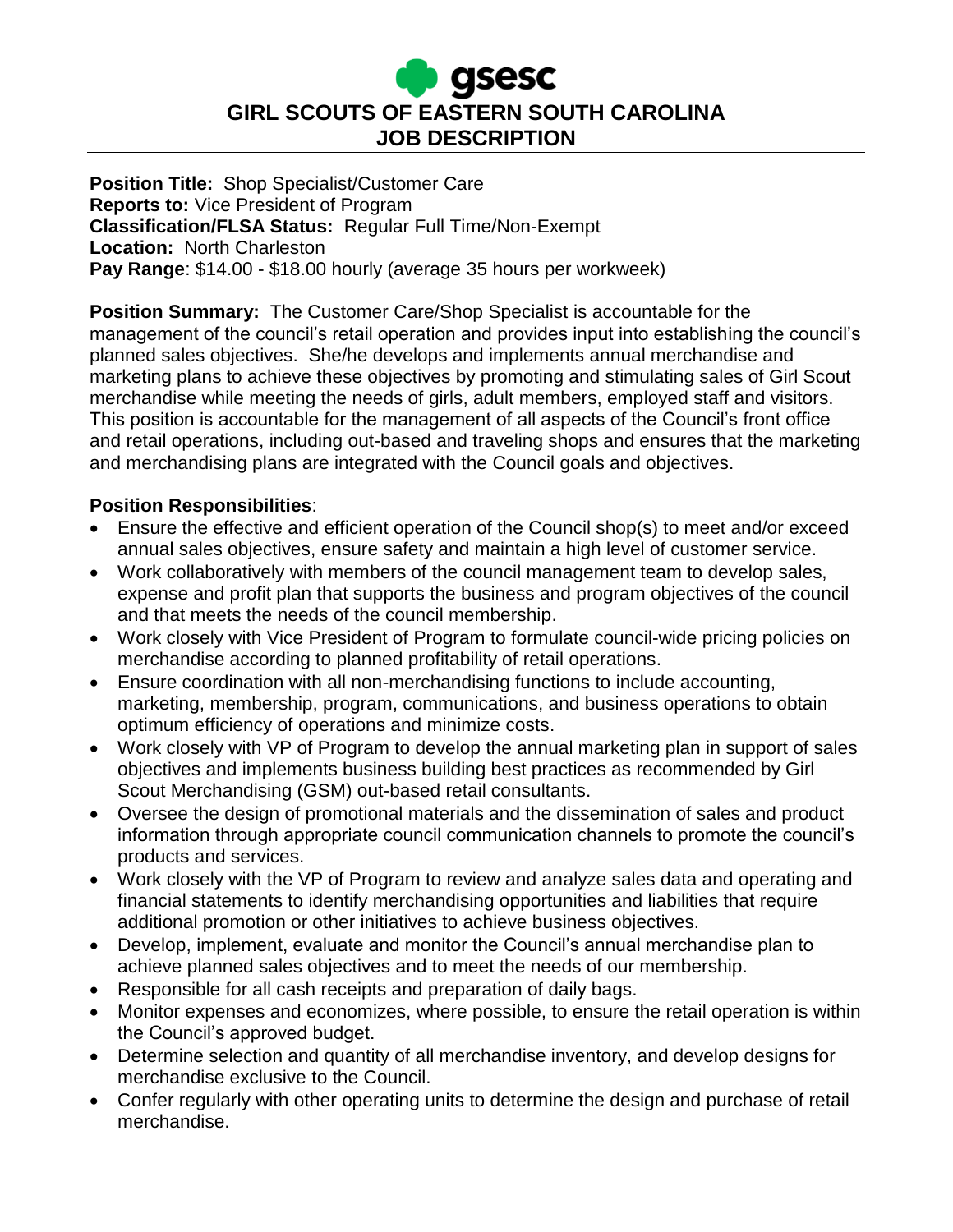Girl Scouts of Eastern South Carolina, Job Description, Shop Special/Customer Care

- Ensure adequate, appropriate stock levels are maintained by conducting periodic and annual inventories and by maintaining accurate inventory controls.
- Maintain records and prepare reports related to sales, merchandising, and vendors.
- Maintain clear and positive written and verbal communication with all internal and external sources.
- Work in cooperation with other operating units to ensure the extension of the Girl Scout program for all girls that support a diverse membership.
- Generate volunteer support.
- Resolve conflicts and provide advice, counsel, and information.
- Provide professional, superior customer service to all internal and external customers, members, volunteers, staff, and other community contacts in person, electronically, and by phone.
- Assist customers with shop purchases, while serving as cashier.
- Utilize the Solutions Catalog to provide accurate and consistent information to customers.
- Assist in correspondence, clerical and database management through Salesforce ensuring the absolute security and confidentiality of all council records.
- Perform duties related to receipting and/or internal financial controls as outlined in Council procedures or as assigned.
- Support other council staff as needed.
- Perform other special assignments as delegated by your supervisor or the CEO.

## **Job Qualifications**:

- Minimum of two years of experience with administrative support and customer support preferred
- Minimum of three years of retail sales and buyer experience preferred
- Some accounting experience, balancing and budgeting
- Demonstrated skills in volunteer relations
- Strong evidence of organization and record keeping skills
- Ability to work well with volunteers, both management and governance and to resolve conflicts
- Ability to make a commitment to the philosophy of Girl Scout Scouting, both nationally and locally
- Understanding of voluntary non-for-profit agencies and their roles in providing service in a community
- Ability to identify organizations, business and individuals who are potential collaborators, donors, or grant sources
- Maintain throughout employment a valid driver's license and insured vehicle in good working order. Must provide proof of insurance
- Membership in Girl Scouts of the USA
- Adherence to Girl Scouts of Eastern South Carolina policies and procedures

# **Physical Requirements:**

- Frequent typing, sitting, standing, walking, bending and twisting upper body
- Capable of lifting up to 50 pounds
- Capable of viewing computer monitor for long periods